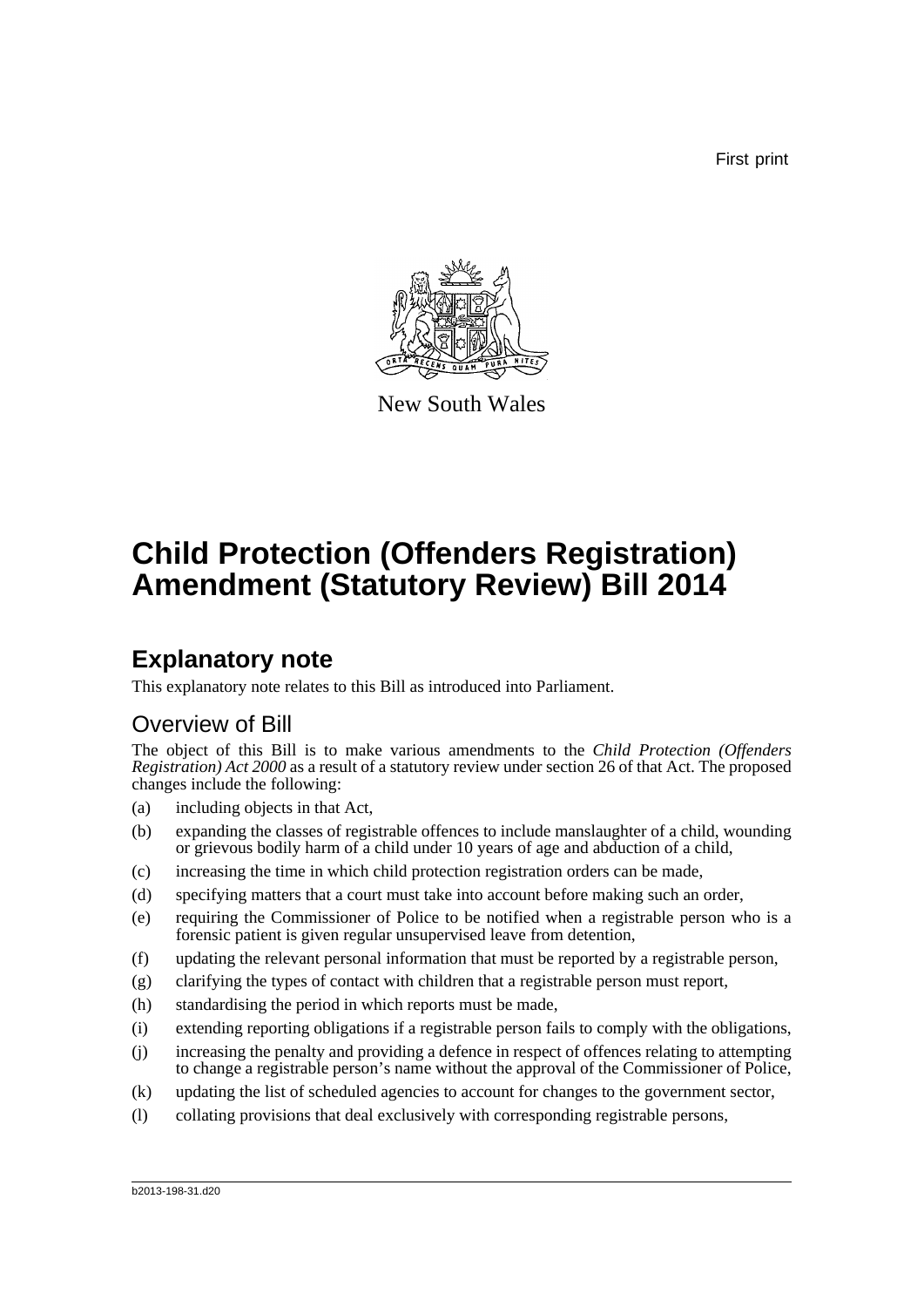- (m) making other minor statute law revision amendments,
- (n) including savings and transitional provisions consequential on the proposed amendments.

## Outline of provisions

**Clause 1** sets out the name (also called the short title) of the proposed Act.

**Clause 2** provides for the commencement of the proposed Act on the date of assent to the proposed Act.

#### **Schedule 1 Amendment of Child Protection (Offenders Registration) Act 2000 No 42**

**Schedule 1 [1]** inserts a number of objects into the *Child Protection (Offenders Registration) Act 2000* (the *Principal Act*).

**Schedule 1 [3]–[5], [7] and [8]** include a number of offences in the definition of *Class 2 offence*. Most of these are merely transferred for convenience from the regulations (which currently prescribe a number of Class 2 offences). However, several new offences have been added including the offence of manslaughter (except as a result of a motor vehicle accident) where the victim is a child, an offence of wounding or causing grievous bodily harm with intent where the victim is a child under 10 years of age and the person committing the offence is not a child and an offence of child abduction where the person committing the offence has never had parental responsibility for the abducted child. **Schedule 1 [18]** permits child protection registration orders to be made in respect of the 3 new Class 2 offences even if a person was found guilty of the offence before the offence became a Class 2 offence (unless the person was a child at that time). **Schedule 1** [2] renumbers provisions within the definition as a consequence of the amendments made to it. **Schedule 1 [6]** omits a reference to a repealed provision.

**Schedule 1 [10] and [11]** update a number of provisions to add a reference to orders under section 24 (1) (b) of the *Mental Health (Forensic Provisions) Act 1990* where there are references to similar orders under that Act. Orders under that paragraph are made with respect to the custody of a person by a court when nominating a limiting term under section 23 of that Act. **Schedule 1 [11]** also updates a definition of *relevant personal information* and includes definitions (*interstate Registrar*, *NSW Registrar* and *supervised sentence*) that have been moved for convenience to section 3 of the Principal Act from other provisions of that Act. **Schedule 1 [20] and [21]** make consequential amendments.

**Schedule 1 [12]–[15]** remove references to repealed provisions, insert references to replacement provisions and include a note to explain that, because of savings and transitional provisions, offences under those repealed provisions still have to be taken into account.

**Schedule 1 [17]** increases, from 21 days to 60 days, the time in which child protection registration orders can be made after the conclusion of criminal proceedings.

Before a court can make child protection registration orders in respect of a person it is required to determine whether a person poses a risk to the lives or sexual safety of one or more children, or children generally. **Schedule 1 [19]** sets out matters that a court is to take into account when making that determination.

**Schedule 1 [22] and [23]** require a supervising authority (in this case the Secretary of the Ministry of Health) to give written notice to the Commissioner of Police as soon as practicable before or after a registrable person is permitted to be absent, on a regular and unsupervised basis from the place at which the person is detained, because of an order under section 49 of the *Mental Health (Forensic Provisions) Act 1990*. Such an order does not mean that the person ceases to be in government custody, therefore no notice is required to be given to the registrable person under section 6 (2) of the Principal Act.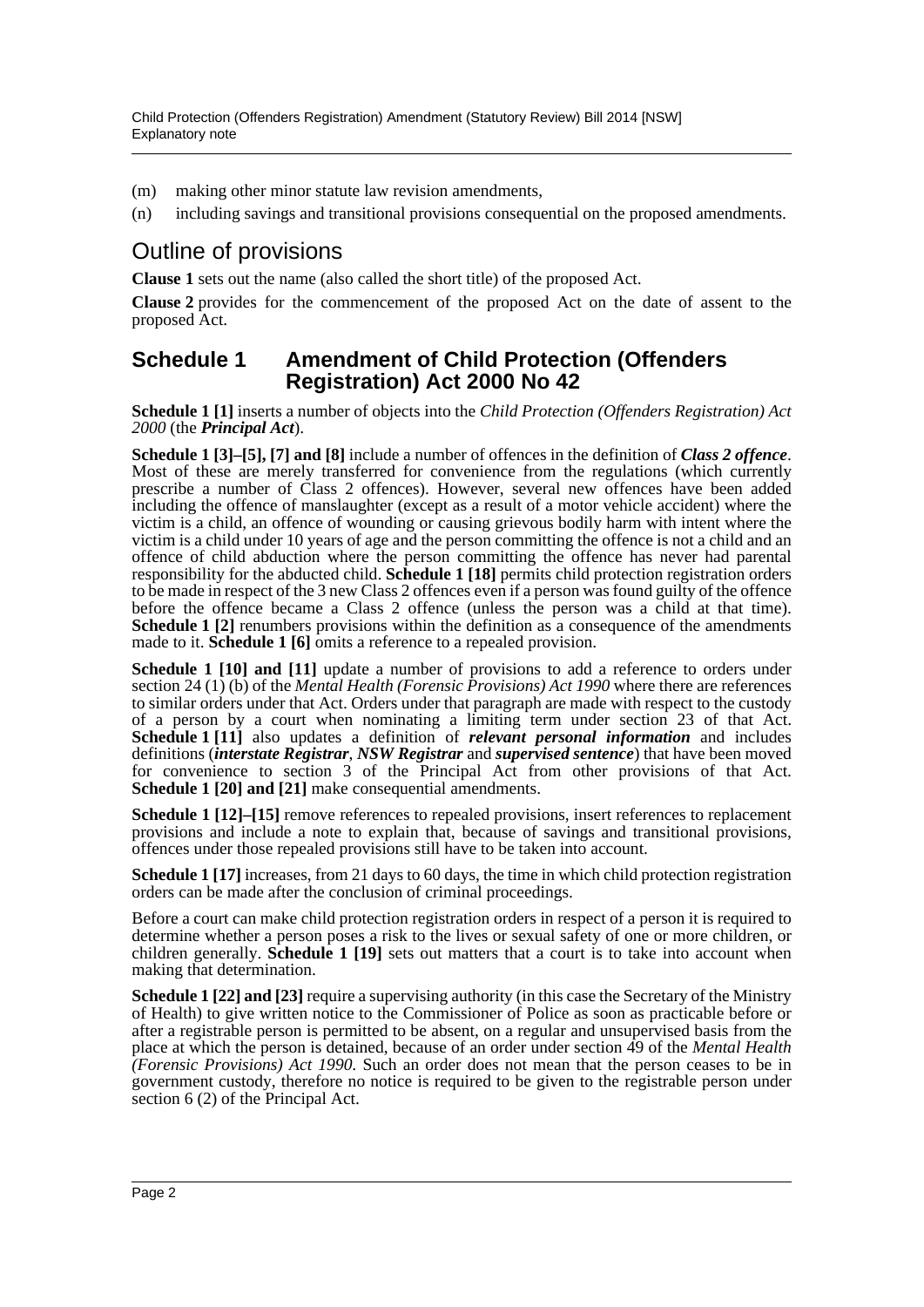The Principal Act requires a registrable person to make periodic and other reports to the Commissioner of Police. The regulations under the Principal Act may make provisions as to what constitutes absence on a regular and unsupervised basis.

**Schedule 1 [25]** requires a registrable person to report as relevant personal information details of any motor vehicle hired by the person.

**Schedule 1 [26]** clarifies that a requirement to report details of any telecommunications service includes a requirement to report the phone numbers that relate to that service.

**Schedule 1 [27]** clarifies the types of contact with children that must be reported by a registrable person as relevant personal information. These are contact in the course of supervising or caring for a child, visiting or staying at a household where a child is present, exchanging contact details with a child or attempting to befriend a child. A court that is sentencing a person for a registrable offence (or a court that is imposing a child protection registration order on the person) may modify the person's reporting obligations in respect of contacts occurring before the person is 18 years of age if the person is under 18 years of age and the court is of the view that the modification is appropriate taking into account the person's educational and other needs. The court that made the modification, the Local Court or the Children's Court, may at a later date and on the application of the Commissioner of Police, make further modifications to the person's reporting obligations to require the information to be reported. **Schedule 1 [24], [28] and [32]** make consequential amendments.

**Schedule 1 [31] and [33]** reduce to 7 days the period in which a registrable person must report a change in the person's relevant personal information.

**Schedule 1 [34]** requires a registrable person who has left the State to report the person's return to the State within 7 days after entering and remaining in the State for 14 days. A registrable person who has reported that the person intends to leave the State must report any change to that intention within 7 days.

**Schedule 1 [36]** provides for a registrable person's reporting obligations to be extended to account for periods during which the person fails to make an initial or annual report. The period to be added commences one month after the relevant report was due to be made and continues until a report is made.

**Schedule 1 [38]** collects all provisions that deal only with corresponding registrable persons into one Division for convenience. **Schedule 1 [9], [16], [29], [30], [35] and [37]** make consequential amendments.

**Schedule 1 [40]** provides that a person is not guilty of the offence of applying to change the name of a registrable person without first obtaining the written approval of the Commissioner of Police if the person has a reasonable excuse. **Schedule 1 [41]** increases from \$550 to 5 years imprisonment or \$55,000 (or both) the penalty for that offence. **Schedule 1 [46]** provides that the offence is not to be automatically tried summarily (Schedule 2 provides for when the offence is to be tried summarily).

**Schedule 1 [42] and [43]** remove an unnecessary definition (*change of name application*).

**Schedule 1 [39]** is consequential on the amendments made by Schedule 1 [11], [42] and [43].

**Schedule 1 [44] and [45]** remove an unnecessary definition (*child protection prohibition order*).

**Schedule 1 [47]** updates the list of scheduled agencies to take account of changes made to the government sector. Scheduled agencies are permitted to collect, use and disclose personal information about registrable persons despite other privacy legislation.

**Schedule 1 [48]** includes a number of savings and transitional provisions that are consequent on the other amendments made by the proposed Act.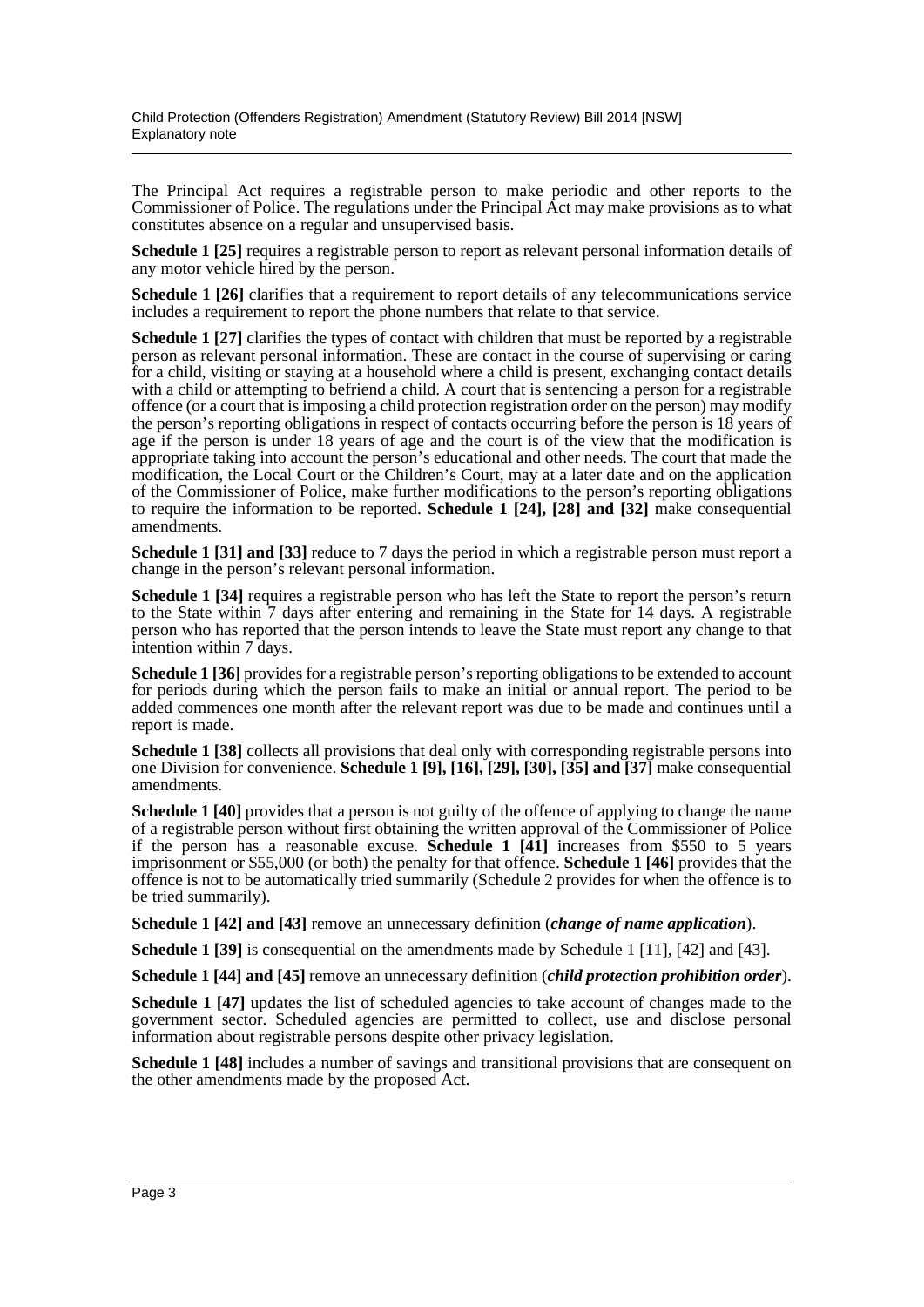### **Schedule 2 Amendment of Criminal Procedure Act 1986 No 209**

Schedule 2 amends the *Criminal Procedure Act 1986* to provide that an offence under section 19E of the *Child Protection (Offenders Registration) Act 2000* may be dealt with summarily unless the prosecutor elects to have the offence dealt with on indictment.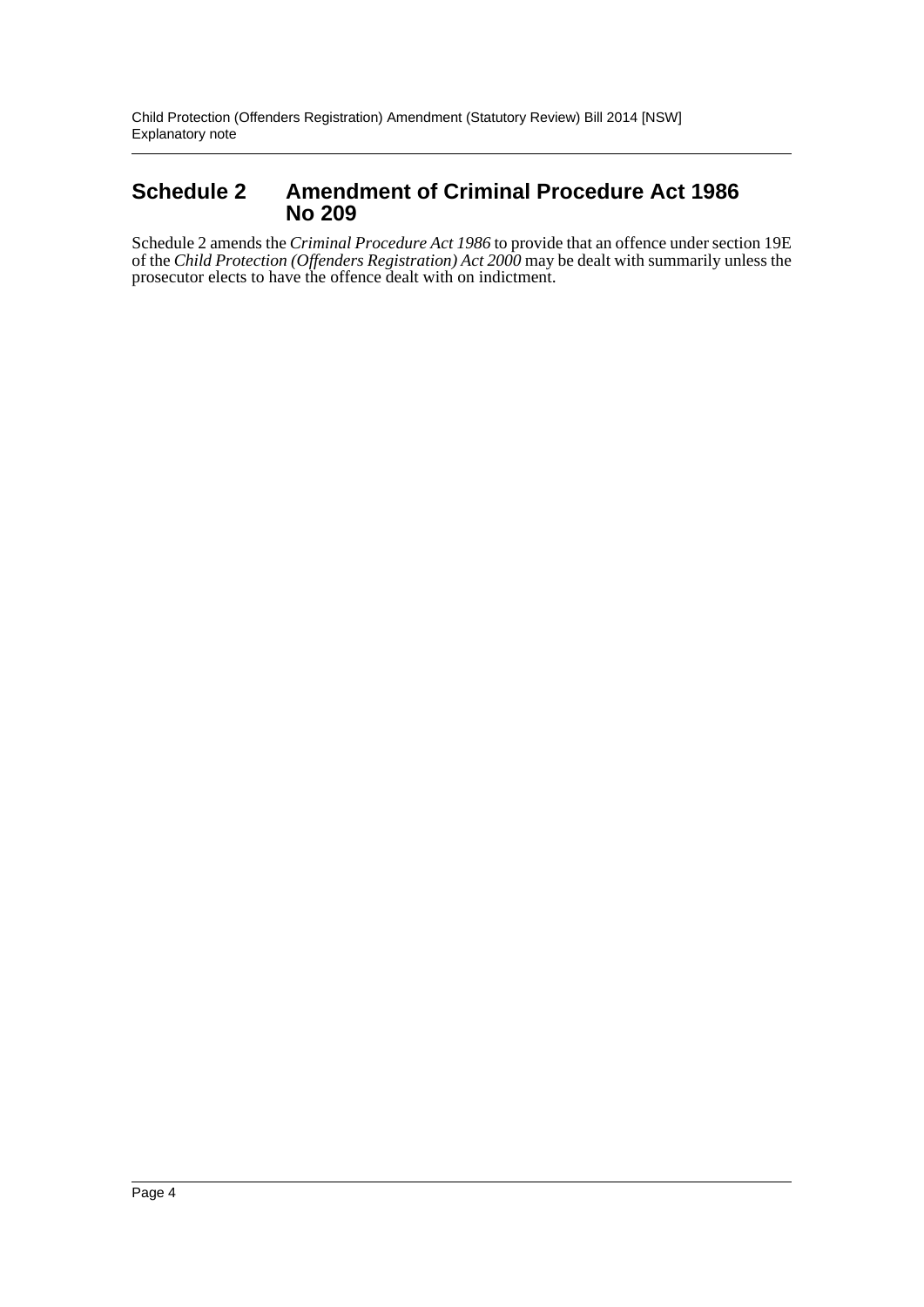First print



New South Wales

# **Child Protection (Offenders Registration) Amendment (Statutory Review) Bill 2014**

## **Contents**

|            |                                                                 | Page          |
|------------|-----------------------------------------------------------------|---------------|
|            |                                                                 |               |
|            | Name of Act                                                     | 2             |
|            | Commencement                                                    | $\mathcal{P}$ |
| Schedule 1 | Amendment of Child Protection (Offenders Registration) Act 2000 |               |
|            | No 42                                                           | 3             |
| Schedule 2 | Amendment of Criminal Procedure Act 1986 No 209                 | 13            |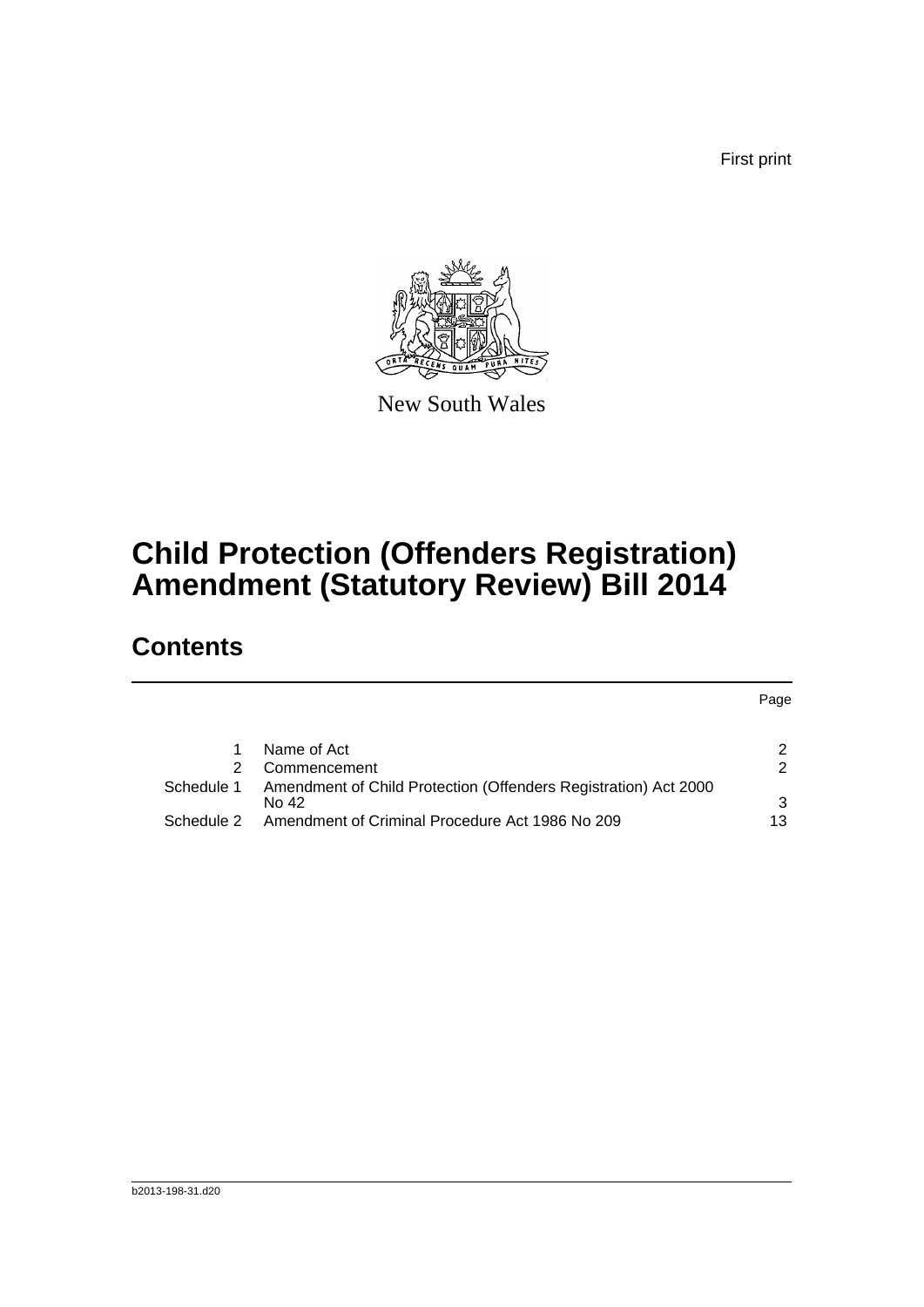

New South Wales

# **Child Protection (Offenders Registration) Amendment (Statutory Review) Bill 2014**

No , 2014

#### **A Bill for**

An Act to make miscellaneous amendments to the *Child Protection (Offenders Registration) Act 2000* as a result of the statutory review of that Act; and for other purposes.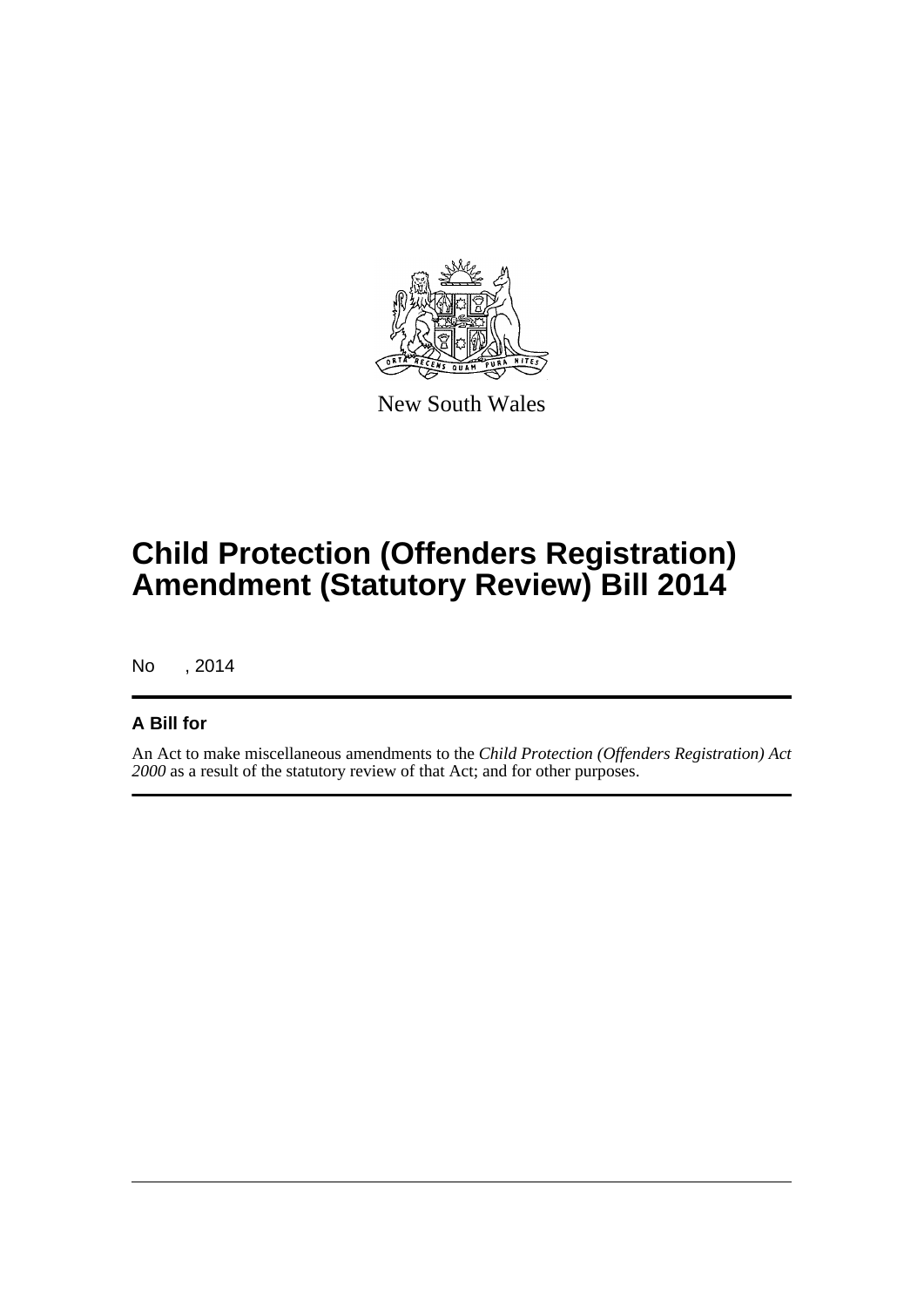Child Protection (Offenders Registration) Amendment (Statutory Review) Bill 2014 [NSW]

<span id="page-6-1"></span><span id="page-6-0"></span>

| The Legislature of New South Wales enacts:                                                          |                     |
|-----------------------------------------------------------------------------------------------------|---------------------|
| Name of Act                                                                                         | $\overline{2}$      |
| This Act is the Child Protection (Offenders Registration) Amendment (Statutory<br>Review) Act 2014. | 3<br>$\overline{4}$ |
| <b>Commencement</b>                                                                                 | 5                   |
| This Act commences on the date of assent to this Act.                                               | 6                   |
|                                                                                                     |                     |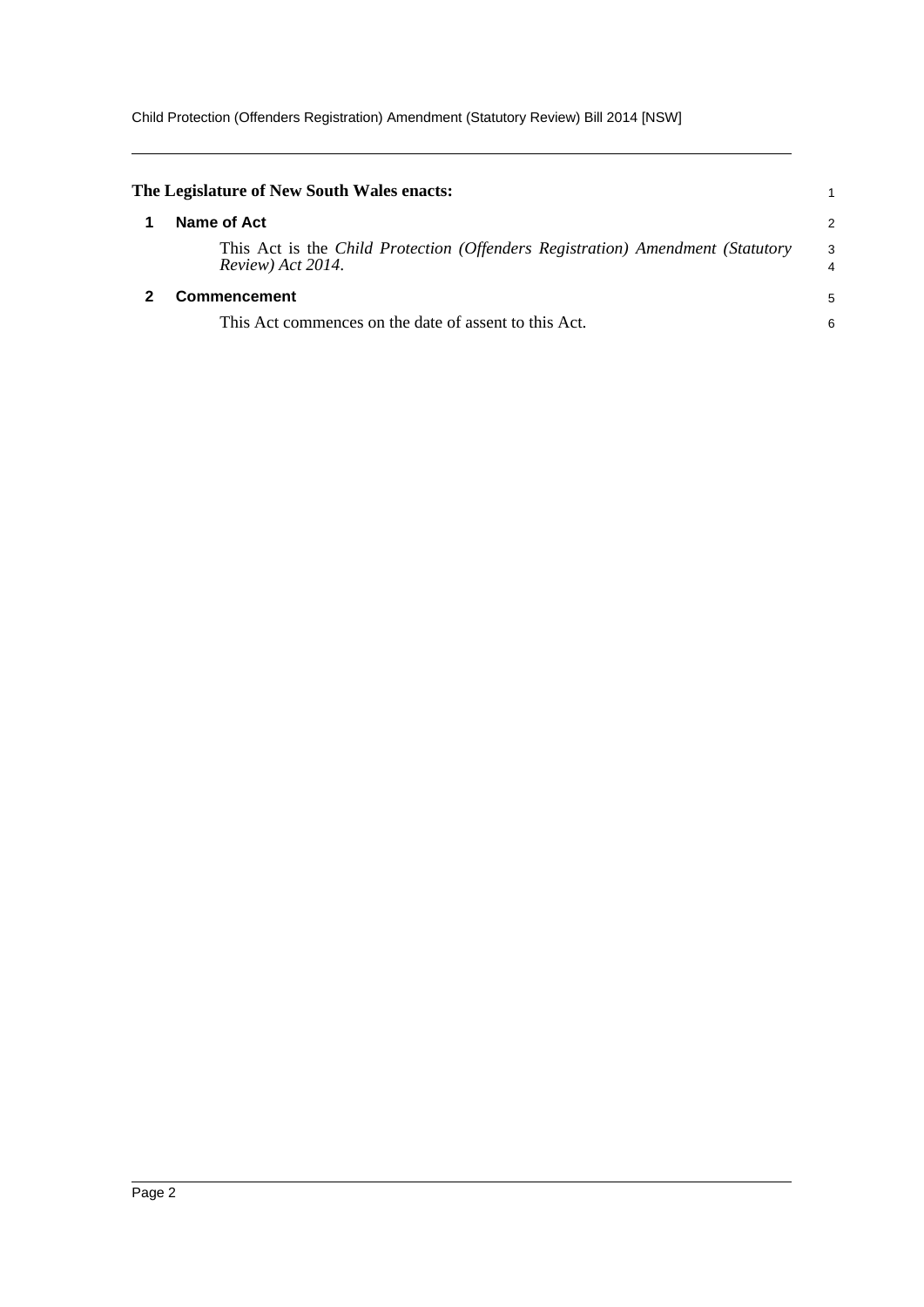<span id="page-7-0"></span>

|       | <b>Schedule 1</b> |                              | <b>Amendment of Child Protection (Offenders</b><br><b>Registration) Act 2000 No 42</b>                                                                                                                                                    | $\mathbf{1}$<br>$\overline{2}$ |
|-------|-------------------|------------------------------|-------------------------------------------------------------------------------------------------------------------------------------------------------------------------------------------------------------------------------------------|--------------------------------|
| $[1]$ |                   | <b>Section 2A</b>            |                                                                                                                                                                                                                                           | 3                              |
|       |                   | Insert after section 2:      |                                                                                                                                                                                                                                           | 4                              |
|       | 2A                | <b>Objects of Act</b>        |                                                                                                                                                                                                                                           | 5                              |
|       |                   |                              | The objects of this Act are:                                                                                                                                                                                                              | 6                              |
|       |                   | (a)                          | to protect children from serious harm (including physical and<br>psychological harm caused by physical or sexual assault), and                                                                                                            | 7<br>8                         |
|       |                   | (b)                          | to ensure the early detection of offences by recidivist child sex<br>offenders, and                                                                                                                                                       | $\boldsymbol{9}$<br>10         |
|       |                   | (c)                          | to monitor persons who are registrable persons, and                                                                                                                                                                                       | 11                             |
|       |                   | (d)                          | to ensure that registrable persons comply with this Act.                                                                                                                                                                                  | 12                             |
| [2]   |                   | <b>Section 3 Definitions</b> |                                                                                                                                                                                                                                           | 13                             |
|       |                   |                              | Renumber paragraphs (a) and (a1) of the definition of <i>Class 2 offence</i> in section 3 (1) as<br>paragraphs (a1) and (a3) respectively.                                                                                                | 14<br>15                       |
| $[3]$ |                   |                              | Section 3 (1), definition of "Class 2 offence"                                                                                                                                                                                            | 16                             |
|       |                   |                              | Insert before paragraph $(a1)$ (as renumbered by item $[2]$ ):                                                                                                                                                                            | 17                             |
|       |                   | (a)                          | the offence of manslaughter (other than manslaughter as a result of a<br>motor vehicle accident), where the victim of the manslaughter is a child,<br><b>or</b>                                                                           | 18<br>19<br>20                 |
| [4]   |                   |                              | Section 3 (1), definition of "Class 2 offence"                                                                                                                                                                                            | 21                             |
|       |                   |                              | Insert after paragraph $(a1)$ (as renumbered by item $[2]$ ):                                                                                                                                                                             | 22                             |
|       |                   | (a2)                         | an offence under section 33 (1) of the Crimes Act 1900, where the<br>person against whom the offence is committed is a child under 10 years<br>of age and the person committing the offence is not a child, or                            | 23<br>24<br>25                 |
| [5]   |                   |                              | Section 3 (1), definition of "Class 2 offence"                                                                                                                                                                                            | 26                             |
|       |                   | Insert after paragraph (c):  |                                                                                                                                                                                                                                           | 27                             |
|       |                   | (c1)                         | an offence under section 87 of the Crimes Act 1900, where the person<br>committing the offence has never had parental responsibility (within the<br>meaning of that section) for the child who is taken or detained, or                   | 28<br>29<br>30                 |
| [6]   |                   |                              | Section 3 (1), definition of "Class 2 offence"                                                                                                                                                                                            | 31                             |
|       |                   | Omit paragraph (e).          |                                                                                                                                                                                                                                           | 32                             |
| [7]   |                   |                              | Section 3 (1), definition of "Class 2 offence"                                                                                                                                                                                            | 33                             |
|       |                   |                              | Omit "section 272.9," from paragraph (g). Insert instead "section 271.4, 271.7, 272.9,".                                                                                                                                                  | 34                             |
| [8]   |                   |                              | Section 3 (1), definition of "Class 2 offence"                                                                                                                                                                                            | 35                             |
|       |                   |                              | Omit "272.14 or 272.15" from paragraph (g).                                                                                                                                                                                               | 36                             |
|       |                   |                              | Insert instead "272.11, 272.12, 272.13, 272.14, 272.15, 273.5, 273.6, 273.7, 471.16, 471.17,<br>471.19, 471.20, 471.22, 471.24, 471.25, 471.26, 474.19, 474.20, 474.22, 474.23, 474.24A,<br>474.25A, 474.25B, 474.26, 474.27 or 474.27A". | 37<br>38<br>39                 |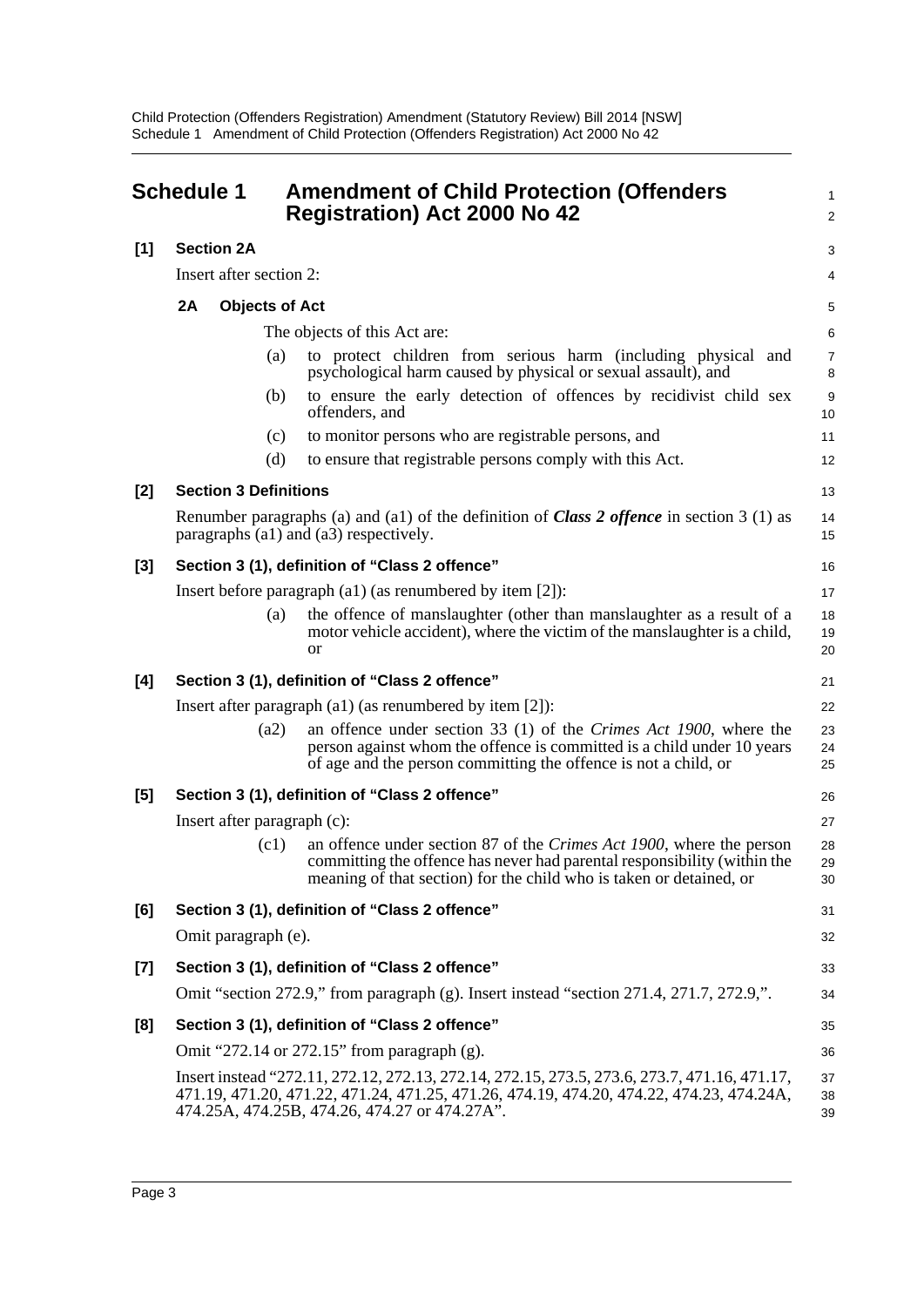| [9]    |                               | Section 3 (1), definition of "corresponding registrable person"                                                                                                                                                                                                      | 1                    |
|--------|-------------------------------|----------------------------------------------------------------------------------------------------------------------------------------------------------------------------------------------------------------------------------------------------------------------|----------------------|
|        |                               | Omit "section 3C". Insert instead "section 19BB".                                                                                                                                                                                                                    | $\overline{c}$       |
| $[10]$ |                               | Section 3 (1), definition of "government custody"                                                                                                                                                                                                                    | 3                    |
|        |                               | Omit "order of detention under section 27 or 39" from paragraph (a).                                                                                                                                                                                                 | 4                    |
|        |                               | Insert instead "order under section 24 $(1)$ (b), 27 or 39".                                                                                                                                                                                                         | 5                    |
| $[11]$ | Section 3 (1)                 |                                                                                                                                                                                                                                                                      | 6                    |
|        |                               | Omit the definitions of <i>forensic patient</i> , <i>relevant personal information</i> and <i>sentence</i> .                                                                                                                                                         | 7                    |
|        | Insert in alphabetical order: |                                                                                                                                                                                                                                                                      | 8                    |
|        |                               | <i>child abuse material</i> has the same meaning as it has in section 91FB of the<br>Crimes Act 1900.                                                                                                                                                                | 9<br>10              |
|        |                               | forensic patient means a person who is subject to:                                                                                                                                                                                                                   | 11                   |
|        | (a)                           | an order of detention under section 27 or 39 of the <i>Mental Health</i><br>(Forensic Provisions) Act 1990, or                                                                                                                                                       | 12<br>13             |
|        | (b)                           | an order under section 24 (1) (b) of that Act that causes the person to be<br>kept in custody.                                                                                                                                                                       | 14<br>15             |
|        |                               | <i>interstate Registrar</i> means an authority responsible under a law of another<br>State or a Territory for the registration of births, deaths and marriages.                                                                                                      | 16<br>17             |
|        |                               | NSW Registrar means the Registrar within the meaning of the Births, Deaths<br>and Marriages Registration Act 1995.                                                                                                                                                   | 18<br>19             |
|        |                               | <i>relevant personal information</i> —see section 9.                                                                                                                                                                                                                 | 20                   |
|        |                               | sentence includes the following:                                                                                                                                                                                                                                     | 21                   |
|        | (a)                           | any order under section 24 (1) (b) of the Mental Health (Forensic<br>Provisions) Act 1990 that causes a person to be kept in custody or any<br>order of detention under section 27 or 39 of that Act,                                                                | 22<br>23<br>24       |
|        | (b)                           | any order under section 33 (1) of the Children (Criminal Proceedings)<br>Act 1987,                                                                                                                                                                                   | 25<br>26             |
|        | (c)                           | any action taken under section 10A of the Crimes (Sentencing<br>Procedure) Act 1999,                                                                                                                                                                                 | 27<br>28             |
|        | (d)                           | any undertaking under section 23 of the Pre-Trial Diversion of<br>Offenders Act 1985,                                                                                                                                                                                | 29<br>30             |
|        | (e)                           | any sentence or equivalent order or undertaking imposed under the laws<br>of a foreign jurisdiction.                                                                                                                                                                 | 31<br>32             |
|        |                               | <i>supervised sentence</i> means:                                                                                                                                                                                                                                    | 33                   |
|        | (a)                           | a sentence of imprisonment the subject of an intensive correction order<br>or home detention order, or                                                                                                                                                               | 34<br>35             |
|        | (b)                           | a community service order, or                                                                                                                                                                                                                                        | 36                   |
|        | (c)                           | a good behaviour bond under which the person is required to submit to<br>strict supervision, or                                                                                                                                                                      | 37<br>38             |
|        | (d)                           | an order of detention under section 27 or 39 of the <i>Mental Health</i><br>(Forensic Provisions) Act 1990, other than an order that, as originally<br>made, requires the person to be kept in strict government custody, or                                         | 39<br>40<br>41       |
|        | (e)                           | an order under section 24 (1) (b) of the <i>Mental Health (Forensic</i><br><i>Provisions</i> ) Act 1990 that causes a person to be kept in custody, other<br>than an order that, as originally made, requires the person to be kept in<br>strict government custody. | 42<br>43<br>44<br>45 |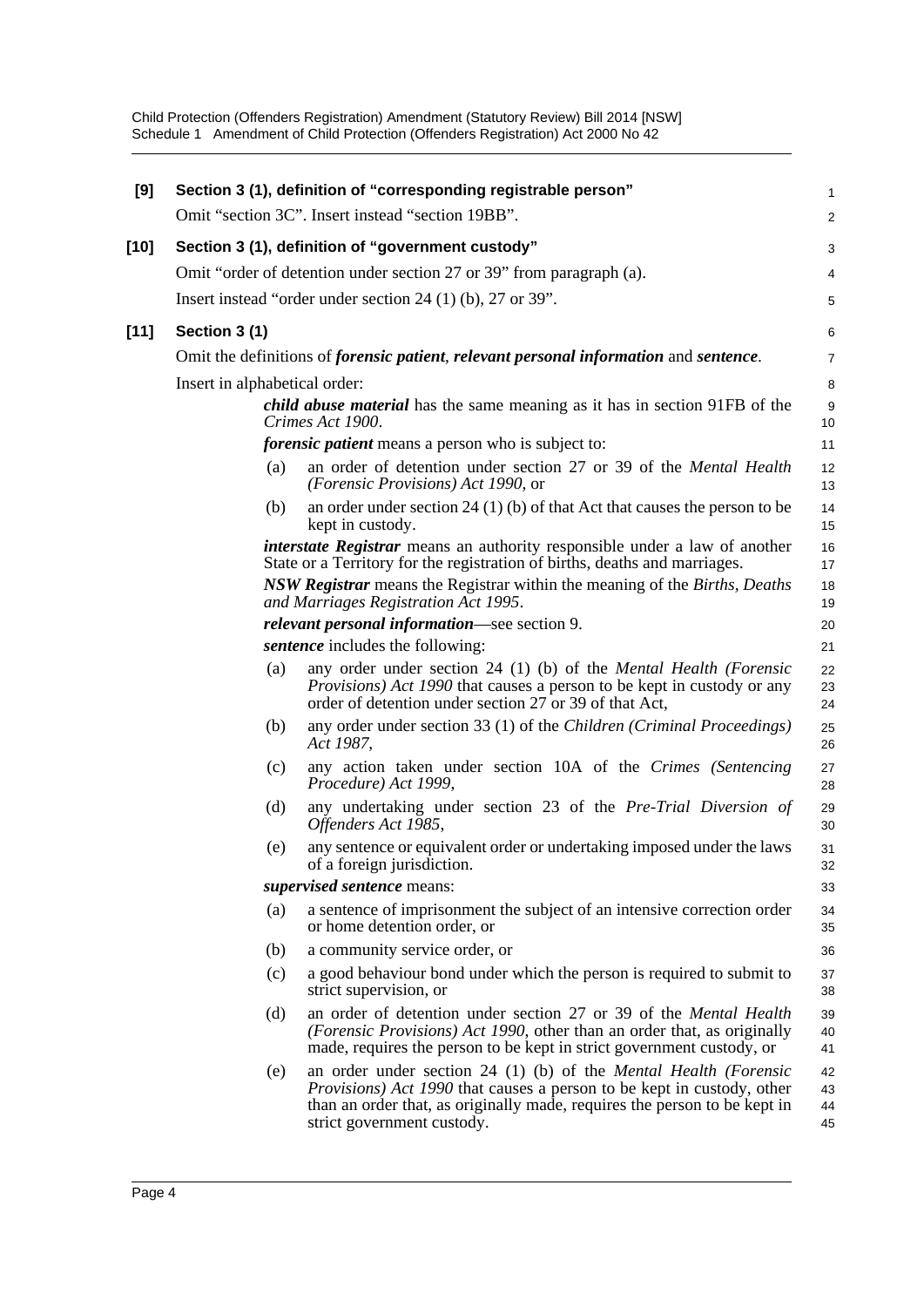| $[12]$ |                                   |     | <b>Section 3A Registrable persons</b>                                                                                                                                                                                                                                                                                                                 | 1                          |  |  |
|--------|-----------------------------------|-----|-------------------------------------------------------------------------------------------------------------------------------------------------------------------------------------------------------------------------------------------------------------------------------------------------------------------------------------------------------|----------------------------|--|--|
|        |                                   |     | Omit "section 578B or 578C $(2A)$ " from section 3A $(2)$ $(c)$ $(ii)$ .                                                                                                                                                                                                                                                                              | $\overline{a}$             |  |  |
|        |                                   |     | Insert instead "section 91H".                                                                                                                                                                                                                                                                                                                         | 3                          |  |  |
| $[13]$ | Section 3A (2) (c) (ii)           |     |                                                                                                                                                                                                                                                                                                                                                       | 4                          |  |  |
|        |                                   |     | Omit "possessing or publishing child pornography".                                                                                                                                                                                                                                                                                                    | 5                          |  |  |
|        |                                   |     | Insert instead "producing, disseminating or possessing child abuse material".                                                                                                                                                                                                                                                                         | 6                          |  |  |
| $[14]$ | Section 3A (2) (c) (iii)          |     |                                                                                                                                                                                                                                                                                                                                                       | 7                          |  |  |
|        |                                   |     | Omit "section 21G (1) of the Summary Offences Act 1988 or".                                                                                                                                                                                                                                                                                           | 8                          |  |  |
| $[15]$ | Section 3A (2) (c)                |     |                                                                                                                                                                                                                                                                                                                                                       | 9                          |  |  |
|        |                                   |     | Insert at the end of the paragraph:                                                                                                                                                                                                                                                                                                                   | 10                         |  |  |
|        |                                   |     | Note. Savings and transitional provisions in Schedule 2 provide that references to<br>certain offences in this paragraph are taken to include references to certain earlier<br>offences under provisions that have since been repealed.                                                                                                               | 11<br>12<br>13             |  |  |
| $[16]$ |                                   |     | Section 3C Corresponding registrable persons                                                                                                                                                                                                                                                                                                          | 14                         |  |  |
|        | Omit the section.                 |     |                                                                                                                                                                                                                                                                                                                                                       | 15                         |  |  |
| $[17]$ |                                   |     | Section 3E Orders made after conclusion of criminal proceedings                                                                                                                                                                                                                                                                                       | 16                         |  |  |
|        |                                   |     | Omit "21 days" from section 3E (3). Insert instead "60 days".                                                                                                                                                                                                                                                                                         | 17                         |  |  |
| $[18]$ |                                   |     | Section 3F Orders made in relation to foreign offences and old offences                                                                                                                                                                                                                                                                               | 18                         |  |  |
|        | Insert after section $3F(1)(b)$ : |     |                                                                                                                                                                                                                                                                                                                                                       |                            |  |  |
|        |                                   | (c) | a person who has (at any time) been sentenced by a court for an offence<br>referred to in paragraph (a), (a2) or (c1) of the definition of Class $2$<br><i>offence</i> in section $3(1)$ , of which the person was found guilty before the<br>commencement of this paragraph, unless the person was a child at the<br>time the offence was committed. | 20<br>21<br>22<br>23<br>24 |  |  |
| $[19]$ |                                   |     | Section 3H Risk to sexual safety of children-meaning                                                                                                                                                                                                                                                                                                  | 25                         |  |  |
|        | Insert after section 3H (2):      |     |                                                                                                                                                                                                                                                                                                                                                       | 26                         |  |  |
|        | (3)                               |     | A court is to take the following into account in determining whether a person<br>poses a risk to the lives or sexual safety of one or more children, or of children<br>generally:                                                                                                                                                                     | 27<br>28<br>29             |  |  |
|        |                                   | (a) | the seriousness of each registrable offence committed by the person,                                                                                                                                                                                                                                                                                  | 30                         |  |  |
|        |                                   | (b) | the age of the person at the time each of those offences was committed,                                                                                                                                                                                                                                                                               | 31                         |  |  |
|        |                                   | (c) | the age of each victim of each of those offences at the time that the<br>offence was committed,                                                                                                                                                                                                                                                       | 32<br>33                   |  |  |
|        |                                   | (d) | the seriousness of any other offences committed by the person,                                                                                                                                                                                                                                                                                        | 34                         |  |  |
|        |                                   | (e) | the impact on the person if the order being sought is made compared<br>with the likelihood that the person may commit a registrable offence,                                                                                                                                                                                                          | 35<br>36                   |  |  |
|        |                                   | (f) | any other matter that the court considers to be relevant.                                                                                                                                                                                                                                                                                             | 37                         |  |  |
| $[20]$ |                                   |     | Section 5 Notices to be given when registrable person commences supervised<br>sentence for registrable offence                                                                                                                                                                                                                                        | 38<br>39                   |  |  |
|        | Omit section $5(3)$ .             |     |                                                                                                                                                                                                                                                                                                                                                       | 40                         |  |  |
|        |                                   |     |                                                                                                                                                                                                                                                                                                                                                       |                            |  |  |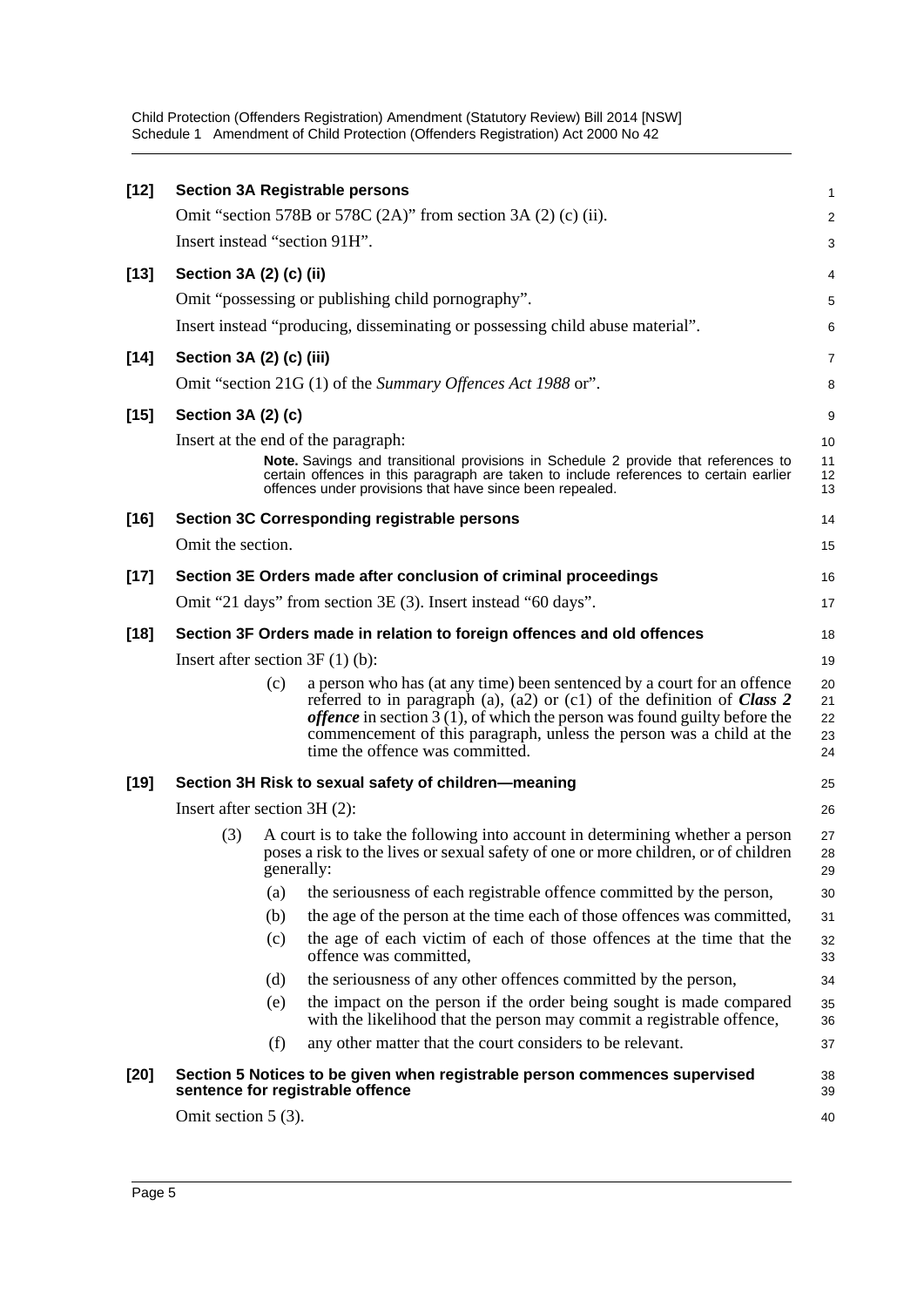| $[21]$ | Section 6 Notices to be given when registrable person ceases to be in custody or<br>under supervision of supervising authority |     |                                                                                                                                                                                                                                                                                                                                                                   |                                                     |  |  |  |  |
|--------|--------------------------------------------------------------------------------------------------------------------------------|-----|-------------------------------------------------------------------------------------------------------------------------------------------------------------------------------------------------------------------------------------------------------------------------------------------------------------------------------------------------------------------|-----------------------------------------------------|--|--|--|--|
|        |                                                                                                                                |     | Omit "(within the meaning of section 5)" from section $6(1)(c)$ .                                                                                                                                                                                                                                                                                                 | 3                                                   |  |  |  |  |
| $[22]$ | Section 6 (1) (g)                                                                                                              |     |                                                                                                                                                                                                                                                                                                                                                                   |                                                     |  |  |  |  |
|        | Insert at the end of section $6(1)(f)$ :                                                                                       |     |                                                                                                                                                                                                                                                                                                                                                                   |                                                     |  |  |  |  |
|        |                                                                                                                                |     | <b>or</b>                                                                                                                                                                                                                                                                                                                                                         | 5<br>6                                              |  |  |  |  |
|        |                                                                                                                                | (g) | becomes subject to an order under section 49 of the <i>Mental Health</i><br>(Forensic Provisions) Act 1990 that allows the person to be absent from<br>a mental health facility, correctional centre or other place on a regular<br>and unsupervised basis,                                                                                                       | $\overline{7}$<br>$\,8\,$<br>$\boldsymbol{9}$<br>10 |  |  |  |  |
| $[23]$ | Section 6 (3) and (4)                                                                                                          |     |                                                                                                                                                                                                                                                                                                                                                                   | 11                                                  |  |  |  |  |
|        |                                                                                                                                |     | Omit section 6 (3). Insert instead:                                                                                                                                                                                                                                                                                                                               | 12                                                  |  |  |  |  |
|        | (3)                                                                                                                            |     | Notice is not required to be given under subsection $(2)$ if the person ceases to<br>be in government custody because of an order under section 49 of the Mental<br><i>Health (Forensic Provisions) Act 1990 that allows the person to be absent</i><br>from a mental health facility, correctional centre or other place on a regular<br>and unsupervised basis. | 13<br>14<br>15<br>16<br>17                          |  |  |  |  |
|        | (4)                                                                                                                            |     | The regulations may make provision for or with respect to the following:                                                                                                                                                                                                                                                                                          | 18                                                  |  |  |  |  |
|        |                                                                                                                                | (a) | what constitutes absence on a regular and unsupervised basis,                                                                                                                                                                                                                                                                                                     | 19                                                  |  |  |  |  |
|        |                                                                                                                                | (b) | the manner and form in which written notice must be given under this<br>section.                                                                                                                                                                                                                                                                                  | 20<br>21                                            |  |  |  |  |
| $[24]$ |                                                                                                                                |     | Section 9 Relevant personal information to be reported                                                                                                                                                                                                                                                                                                            | 22                                                  |  |  |  |  |
|        |                                                                                                                                |     | Omit section $9(1)$ (e). Insert instead:                                                                                                                                                                                                                                                                                                                          | 23                                                  |  |  |  |  |
|        |                                                                                                                                | (e) | the name and date of birth of each child who generally resides in the<br>same household as that in which the person generally resides,                                                                                                                                                                                                                            | 24<br>25                                            |  |  |  |  |
| $[25]$ | Section 9 (1) (h)                                                                                                              |     |                                                                                                                                                                                                                                                                                                                                                                   | 26                                                  |  |  |  |  |
|        |                                                                                                                                |     | Insert "or hired" after "owned".                                                                                                                                                                                                                                                                                                                                  | 27                                                  |  |  |  |  |
| $[26]$ | Section 9 (1) (m)                                                                                                              |     |                                                                                                                                                                                                                                                                                                                                                                   | 28                                                  |  |  |  |  |
|        | person".                                                                                                                       |     | Insert "including any phone numbers used, or intended to be used, by the person" after "the                                                                                                                                                                                                                                                                       | 29<br>30                                            |  |  |  |  |
| $[27]$ | Section 9 (1A)-(1E)                                                                                                            |     |                                                                                                                                                                                                                                                                                                                                                                   | 31                                                  |  |  |  |  |
|        | Insert after section $9(1)$ :                                                                                                  |     |                                                                                                                                                                                                                                                                                                                                                                   | 32                                                  |  |  |  |  |
|        | (1A)                                                                                                                           |     | For the purposes of this Act, the <i>relevant personal information</i> to be reported<br>by a registrable person also includes the name, date of birth and address of<br>each child (or other means of contacting each child) with whom the person has<br>had contact, but only if the registrable person was:                                                    | 33<br>34<br>35<br>36                                |  |  |  |  |
|        |                                                                                                                                | (a) | supervising or caring for the child, or                                                                                                                                                                                                                                                                                                                           | 37                                                  |  |  |  |  |
|        |                                                                                                                                | (b) | visiting or staying at a household where the child is present, or                                                                                                                                                                                                                                                                                                 | 38                                                  |  |  |  |  |
|        |                                                                                                                                | (c) | exchanging contact details with the child (including providing the<br>person's contact details to the child), or                                                                                                                                                                                                                                                  | 39<br>40                                            |  |  |  |  |
|        |                                                                                                                                | (d) | attempting to befriend the child.                                                                                                                                                                                                                                                                                                                                 | 41                                                  |  |  |  |  |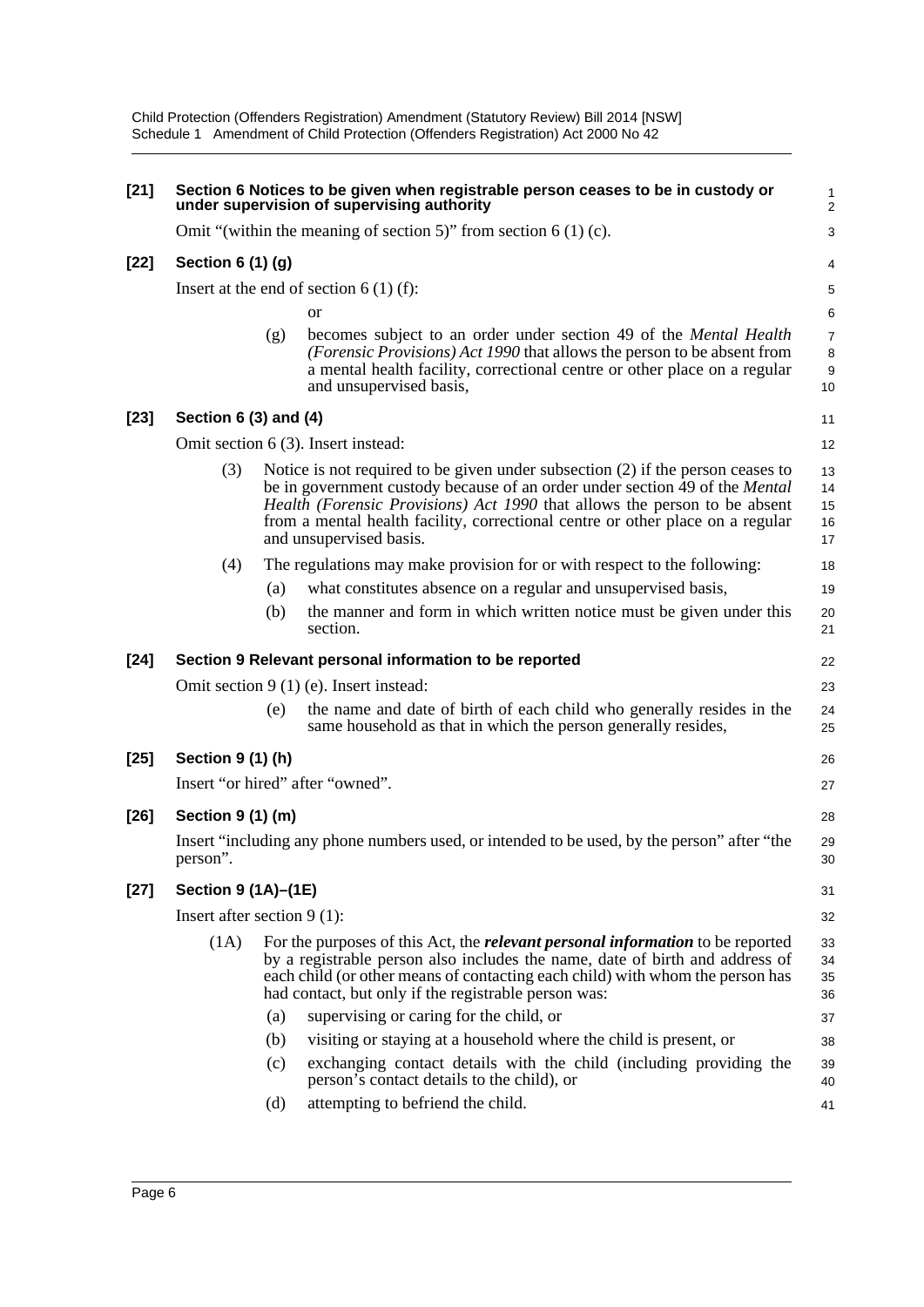|        | (1B)                  | For the purposes of subsection $(1A)$ , <i>contact</i> with a child, includes the<br>registrable person having:                                                                                                                                                                                                                                          | $\mathbf{1}$<br>$\overline{c}$          |
|--------|-----------------------|----------------------------------------------------------------------------------------------------------------------------------------------------------------------------------------------------------------------------------------------------------------------------------------------------------------------------------------------------------|-----------------------------------------|
|        |                       | (a)<br>physical contact with the child (including by touching the child or being<br>in very close physical proximity to the child), or                                                                                                                                                                                                                   | 3<br>4                                  |
|        |                       | (b)<br>oral communication with the child (including communication that takes<br>place in person, by telephone or by electronic means such as via the<br>internet), or                                                                                                                                                                                    | $\sqrt{5}$<br>$\,6\,$<br>$\overline{7}$ |
|        |                       | (c)<br>written communication with the child (including communication that<br>takes place by mail, by telephone or by electronic means such as email).                                                                                                                                                                                                    | 8<br>$\boldsymbol{9}$                   |
|        | (1C)                  | The sentencing court (being the court that sentences a person in respect of a<br>registrable offence or that imposes a child protection registration order on the<br>person) may order that the person's reporting obligations in respect of contacts<br>occurring before the person reaches 18 years of age be modified as set out in<br>the order, if: | 10<br>11<br>12<br>13<br>14              |
|        |                       | (a)<br>the person is under 18 years of age, and                                                                                                                                                                                                                                                                                                          | 15                                      |
|        |                       | (b)<br>the court is of the view that the modification is appropriate in the<br>circumstances taking into account the educational and other needs of the<br>person.                                                                                                                                                                                       | 16<br>17<br>18                          |
|        | (1D)                  | A person who, because of a modification under subsection (1C), was not<br>required to report a contact occurring before the person was 18 years of age is<br>not subsequently required to report that contact unless the person's reporting<br>obligations are further modified so as to require the contact to be reported.                             | 19<br>20<br>21<br>22                    |
|        | (1E)                  | Any such further modification may be made by the sentencing court, the Local<br>Court or the Children's Court on the application of the Commissioner of<br>Police.                                                                                                                                                                                       | 23<br>24<br>25                          |
| $[28]$ | Section 9 (2) (c)     |                                                                                                                                                                                                                                                                                                                                                          | 26                                      |
|        | Omit the paragraph.   |                                                                                                                                                                                                                                                                                                                                                          | 27                                      |
| $[29]$ |                       | Section 9A When initial report must be made                                                                                                                                                                                                                                                                                                              | 28                                      |
|        |                       | Omit the matter relating to a corresponding registrable person from Columns 1 and 2 of the<br>Table to section 9A (1).                                                                                                                                                                                                                                   | 29<br>30                                |
| $[30]$ |                       | Section 9B When new initial report must be made by person whose previous<br>reporting obligations have ceased                                                                                                                                                                                                                                            | 31<br>32                                |
|        | Omit section 9B (2).  |                                                                                                                                                                                                                                                                                                                                                          | 33                                      |
| $[31]$ |                       | Section 11 Registrable person must report changes to relevant personal information                                                                                                                                                                                                                                                                       | 34                                      |
|        |                       | Omit "14 days" wherever occurring in section 11 (1) (b) and (3). Insert instead "7 days".                                                                                                                                                                                                                                                                | 35                                      |
| $[32]$ | <b>Section 11 (2)</b> |                                                                                                                                                                                                                                                                                                                                                          | 36                                      |
|        |                       | Omit ", or as to when the registrable person has unsupervised contact with a child".                                                                                                                                                                                                                                                                     | 37                                      |
| $[33]$ | Section 11 (4) (a)    |                                                                                                                                                                                                                                                                                                                                                          | 38                                      |
|        |                       | Omit "28 days". Insert instead "7 days".                                                                                                                                                                                                                                                                                                                 | 39                                      |
| $[34]$ | to leave              | Section 11C Registrable person to report return to New South Wales or decision not                                                                                                                                                                                                                                                                       | 40<br>41                                |
|        |                       | Omit "14 days" wherever occurring in section 11C (2) and (3). Insert instead "7 days".                                                                                                                                                                                                                                                                   | 42                                      |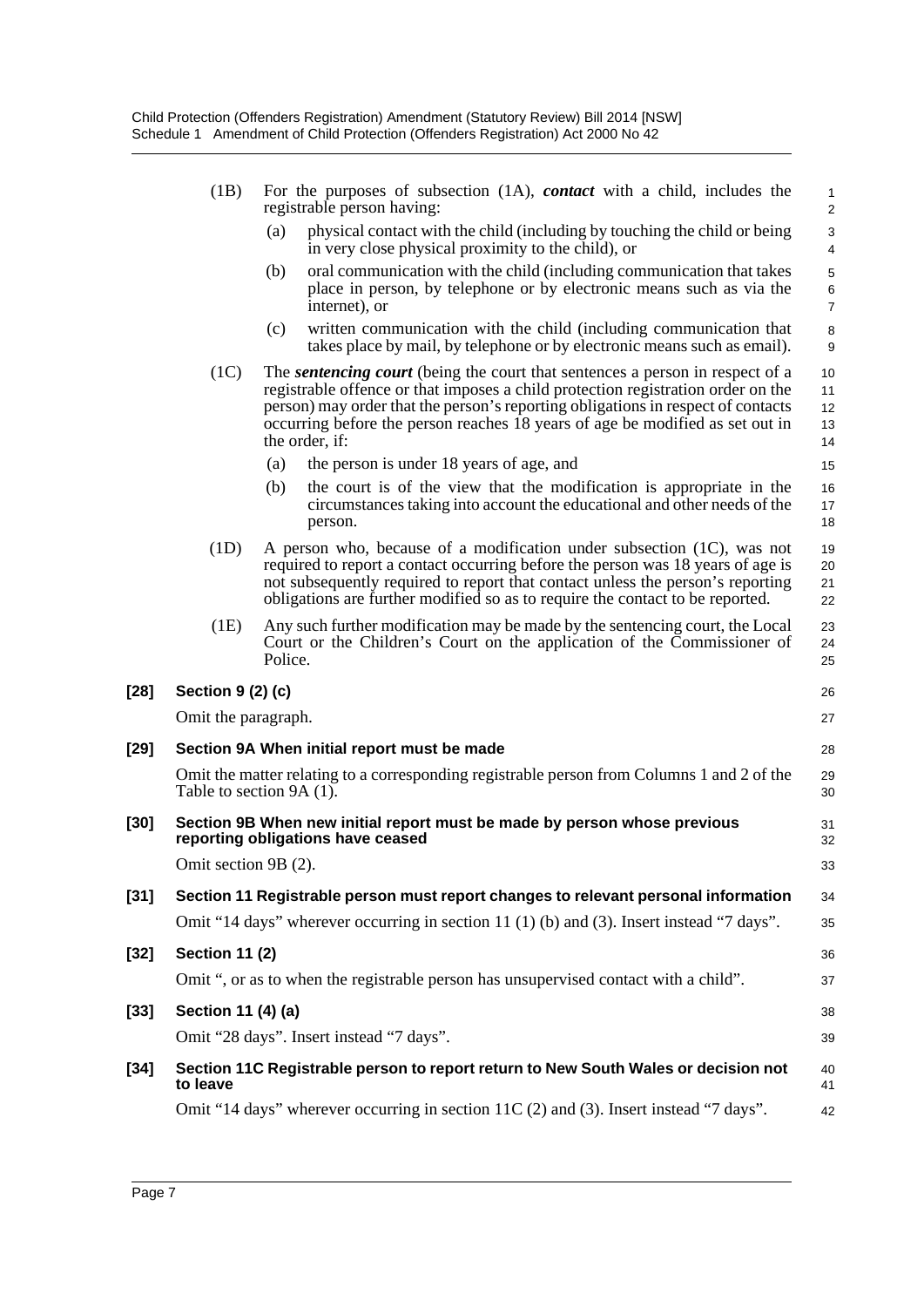| $[35]$ |      |                                 |           | Section 14D Reporting period for corresponding registrable persons                                                                                                                                                                                                                                                                                     | $\mathbf{1}$                           |
|--------|------|---------------------------------|-----------|--------------------------------------------------------------------------------------------------------------------------------------------------------------------------------------------------------------------------------------------------------------------------------------------------------------------------------------------------------|----------------------------------------|
|        |      | Omit the section.               |           |                                                                                                                                                                                                                                                                                                                                                        | 2                                      |
| $[36]$ |      |                                 |           | Section 15 Suspension and extension of reporting obligations                                                                                                                                                                                                                                                                                           | 3                                      |
|        |      |                                 |           | Insert after section 15 $(3)$ :                                                                                                                                                                                                                                                                                                                        | 4                                      |
|        |      | (4)                             |           | The period for which a registrable person's reporting obligations continue is<br>extended by any countable period during which the person is in breach of the<br>person's reporting obligations.                                                                                                                                                       | $\,$ 5 $\,$<br>$\,6$<br>$\overline{7}$ |
|        |      | (5)                             |           | For the purposes of subsection $(4)$ , a <b><i>countable period</i></b> occurs when a person<br>fails to make an initial report under Division 2, or an annual report under<br>section 10, within one month after the day on which the report was due to be<br>made. In such a case the countable period:                                              | 8<br>9<br>10<br>11                     |
|        |      |                                 | (a)       | commences one month after the report was due to be made, and                                                                                                                                                                                                                                                                                           | 12                                     |
|        |      |                                 | (b)       | finishes when the person reports the person's relevant personal<br>information to the Commissioner of Police, and                                                                                                                                                                                                                                      | 13<br>14                               |
|        |      |                                 | (c)       | does not include any period during which the person's reporting<br>obligations are suspended.                                                                                                                                                                                                                                                          | 15<br>16                               |
| $[37]$ |      |                                 |           | <b>Section 16A Cessation of order</b>                                                                                                                                                                                                                                                                                                                  | 17                                     |
|        |      |                                 |           | Omit "section 14D" from section 16A (1) (c). Insert instead "section 19BC".                                                                                                                                                                                                                                                                            | 18                                     |
| $[38]$ |      | Part 3, Division 10             |           |                                                                                                                                                                                                                                                                                                                                                        | 19                                     |
|        |      | <b>Insert after Division 9:</b> |           |                                                                                                                                                                                                                                                                                                                                                        | 20                                     |
|        |      | <b>Division 10</b>              |           | Corresponding registrable persons—special<br>provisions                                                                                                                                                                                                                                                                                                | 21<br>22                               |
|        | 19BB |                                 |           | <b>Corresponding registrable persons</b>                                                                                                                                                                                                                                                                                                               | 23                                     |
|        |      | (1)                             |           | A <i>corresponding registrable person</i> is a person who:                                                                                                                                                                                                                                                                                             | 24                                     |
|        |      |                                 | (a)       | has at any time been in a foreign jurisdiction and at that time was<br>required to report to the corresponding registrar, and                                                                                                                                                                                                                          | 25<br>26                               |
|        |      |                                 | (b)       | would, if the person were currently in that jurisdiction, still be required<br>to report to that corresponding registrar.                                                                                                                                                                                                                              | 27<br>28                               |
|        |      | (2)                             |           | Subject to the regulations, a person is a corresponding registrable person under<br>subsection (1) even if the offence in respect of which he or she is required to<br>report in the foreign jurisdiction is not a registrable offence for the purposes of                                                                                             | 29<br>30<br>31<br>32                   |
|        |      |                                 | this Act. |                                                                                                                                                                                                                                                                                                                                                        |                                        |
|        |      | (3)                             |           | A corresponding registrable person includes a person who:                                                                                                                                                                                                                                                                                              | 33                                     |
|        |      |                                 | (a)       | has been found guilty of an offence under a law of a foreign jurisdiction<br>that is a Class 1 offence or a Class 2 offence for the purposes of this Act,<br>and                                                                                                                                                                                       | 34<br>35<br>36                         |
|        |      |                                 | (b)       | as a consequence of having been found guilty of that offence has been<br>required to report in that jurisdiction information about himself or<br>herself to a person or body exercising functions substantially similar to<br>those of the Commissioner of Police under this Act, and to keep that<br>information current for a particular period, and | 37<br>38<br>39<br>40<br>41             |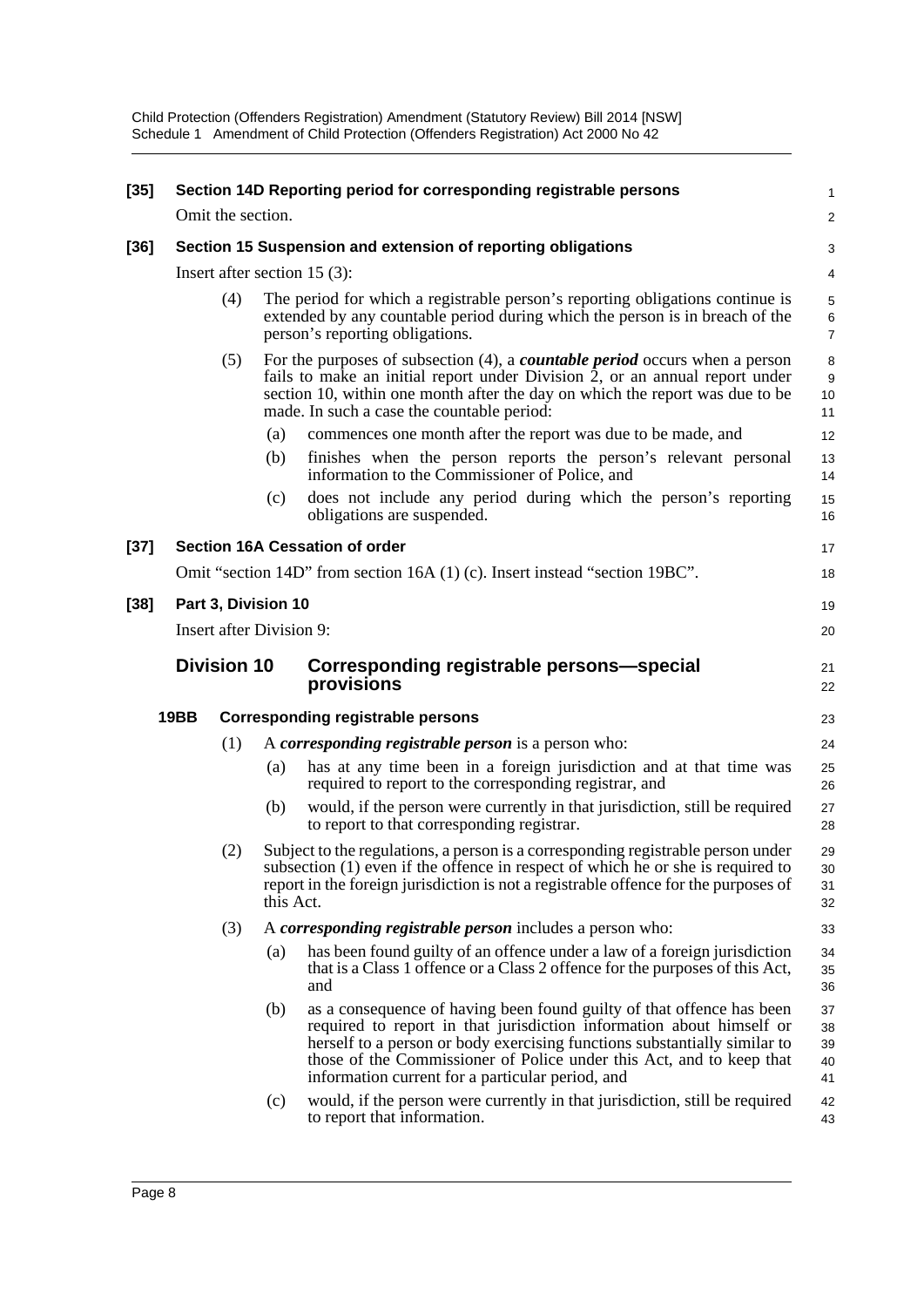|        |             | (4)                | The regulations may exclude any person or class of persons from being a<br>corresponding registrable person.                                                                                                                                                                                                         | 1<br>$\overline{a}$  |
|--------|-------------|--------------------|----------------------------------------------------------------------------------------------------------------------------------------------------------------------------------------------------------------------------------------------------------------------------------------------------------------------|----------------------|
|        | <b>19BC</b> |                    | Reporting period for corresponding registrable person                                                                                                                                                                                                                                                                | 3                    |
|        |             |                    | The reporting period for a corresponding registrable person is the whole period<br>during which the person is a corresponding registrable person.                                                                                                                                                                    | 4<br>5               |
|        | <b>19BD</b> |                    | Initial report                                                                                                                                                                                                                                                                                                       | 6                    |
|        |             | (1)                | A person who becomes a corresponding registrable person while the person is<br>in New South Wales must report the person's relevant personal information to<br>the Commissioner of Police within 7 days (not counting any days spent in<br>government custody) after becoming a corresponding registrable person if: | 7<br>8<br>9<br>10    |
|        |             |                    | the person has not previously reported the person's relevant personal<br>(a)<br>information to the Commissioner of Police, or                                                                                                                                                                                        | 11<br>12             |
|        |             |                    | the person is a registrable person whose reporting period has expired.<br>(b)                                                                                                                                                                                                                                        | 13                   |
|        |             | (2)                | Despite subsection (1), a corresponding registrable person who is proposing to<br>leave New South Wales within those 7 days must report the person's relevant<br>personal information to the Commissioner of Police before leaving New South<br>Wales.                                                               | 14<br>15<br>16<br>17 |
| $[39]$ |             |                    | <b>Section 19D Definitions</b>                                                                                                                                                                                                                                                                                       | 18                   |
|        |             | Omit the section.  |                                                                                                                                                                                                                                                                                                                      | 19                   |
| $[40]$ |             |                    | Section 19E Applications for change of name by or on behalf of registrable person                                                                                                                                                                                                                                    | 20                   |
|        |             |                    | Insert "without reasonable excuse" after "must not" wherever occurring.                                                                                                                                                                                                                                              | 21                   |
| $[41]$ |             | <b>Section 19E</b> |                                                                                                                                                                                                                                                                                                                      | 22                   |
|        |             |                    | Omit "5 penalty units" wherever occurring.                                                                                                                                                                                                                                                                           | 23                   |
|        |             |                    | Insert instead "500 penalty units or imprisonment for 5 years, or both".                                                                                                                                                                                                                                             | 24                   |
| $[42]$ |             |                    | Section 19F Approval by Commissioner of Police                                                                                                                                                                                                                                                                       | 25                   |
|        |             |                    | Insert before section $19F(1)$ :                                                                                                                                                                                                                                                                                     | 26                   |
|        |             | (1A)               | This section applies to an application by or on behalf of a registrable person<br>for registration of a change of the person's name in respect of which the<br>written approval of the Commissioner of Police is required under section 19E.                                                                         | 27<br>28<br>29       |
| $[43]$ |             | <b>Section 19F</b> |                                                                                                                                                                                                                                                                                                                      | 30                   |
|        |             |                    | Omit "a change of name application" wherever occurring.                                                                                                                                                                                                                                                              | 31                   |
|        |             |                    | Insert instead "an application".                                                                                                                                                                                                                                                                                     | 32                   |
| $[44]$ |             |                    | Section 20A Application of reporting obligations to persons subject to child<br>protection prohibition orders                                                                                                                                                                                                        | 33<br>34             |
|        |             |                    | Omit "a child protection prohibition order" from section 20A (1).                                                                                                                                                                                                                                                    | 35                   |
|        |             |                    | Insert instead "a prohibition order (within the meaning of the <i>Child Protection (Offenders</i><br>Prohibition Orders) Act 2004)".                                                                                                                                                                                 | 36<br>37             |
| $[45]$ |             | Section 20A (5)    |                                                                                                                                                                                                                                                                                                                      | 38                   |
|        |             |                    | Omit the subsection.                                                                                                                                                                                                                                                                                                 | 39                   |
|        |             |                    |                                                                                                                                                                                                                                                                                                                      |                      |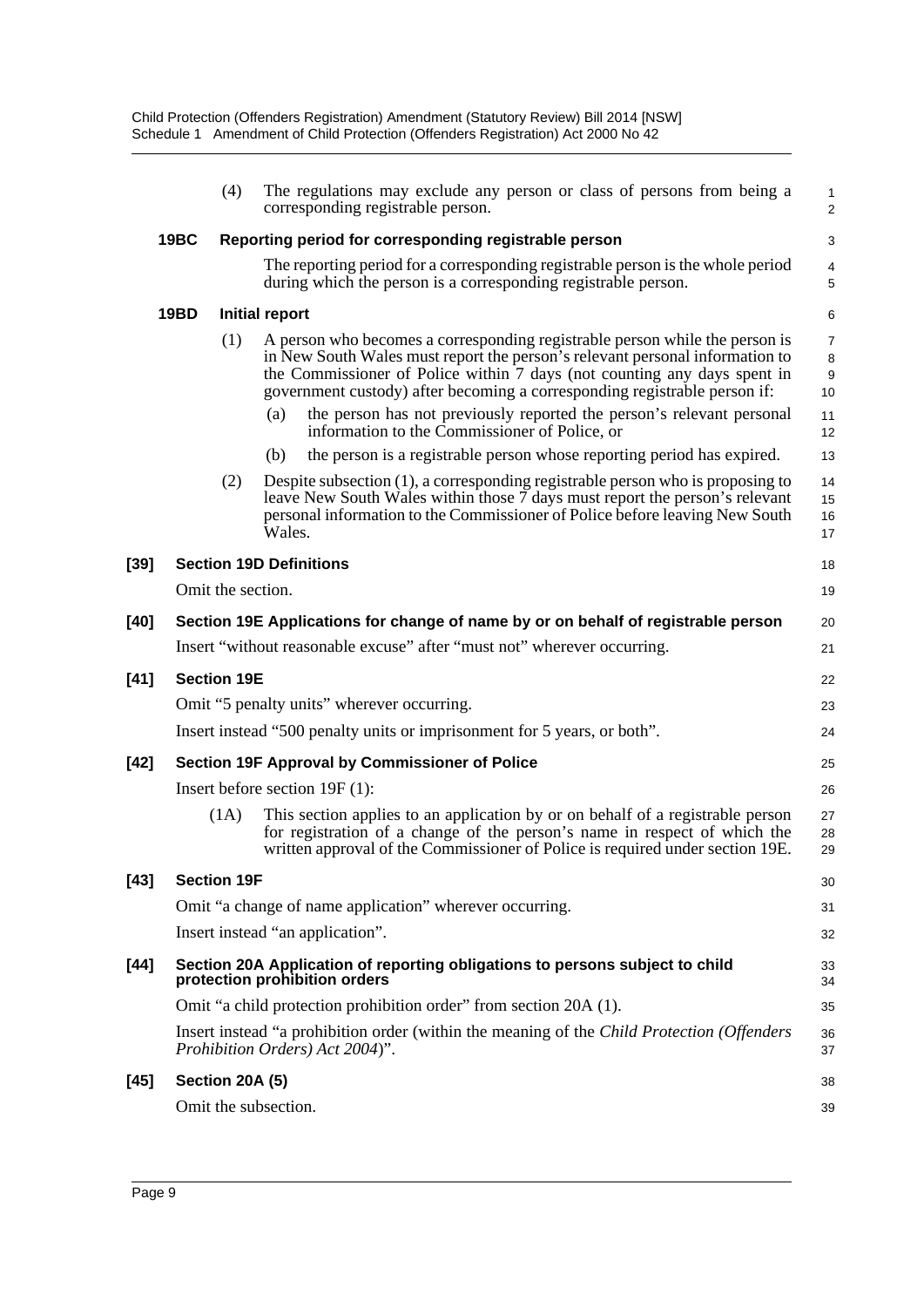| $[46]$ |                   |           | <b>Section 21 Proceedings for offences</b>                                                                                                                                                                                                            | 1                    |
|--------|-------------------|-----------|-------------------------------------------------------------------------------------------------------------------------------------------------------------------------------------------------------------------------------------------------------|----------------------|
|        |                   |           | Omit "or 18" wherever occurring. Insert instead ", 18 or 19E".                                                                                                                                                                                        | 2                    |
| $[47]$ | <b>Schedule 1</b> |           |                                                                                                                                                                                                                                                       | 3                    |
|        |                   |           | Omit the Schedule. Insert instead:                                                                                                                                                                                                                    | 4                    |
|        | <b>Schedule 1</b> |           | <b>Scheduled agencies</b>                                                                                                                                                                                                                             | 5                    |
|        |                   |           | (Section 19BA)                                                                                                                                                                                                                                        | 6                    |
|        | 1                 |           | NSW Police Force.                                                                                                                                                                                                                                     | 7                    |
|        | $\mathbf 2$       |           | Each of the following parts of the Department of Justice:                                                                                                                                                                                             | 8                    |
|        |                   | (a)       | Corrective Services NSW, being that part of the Department comprising<br>the group of staff who are principally involved in the administration of<br>the Crimes (Administration of Sentences) Act 1999,                                               | 9<br>10<br>11        |
|        |                   | (b)       | Juvenile Justice NSW, being that part of the Department comprising the<br>group of staff who are principally involved in the administration of the<br>following Acts:                                                                                 | 12<br>13<br>14       |
|        |                   |           | the Children (Community Service Orders) Act 1987,<br>(i)                                                                                                                                                                                              | 15                   |
|        |                   |           | the Children (Detention Centres) Act 1987,<br>(ii)                                                                                                                                                                                                    | 16                   |
|        |                   |           | the Children (Interstate Transfer of Offenders) Act 1988,<br>(iii)                                                                                                                                                                                    | 17<br>18             |
|        |                   |           | and including the group of staff within the Department who are known<br>as the Juvenile Justice Branch.                                                                                                                                               | 19                   |
|        | 3                 |           | Department of Education and Communities.                                                                                                                                                                                                              | 20                   |
|        | 4                 | Services: | Each of the following parts of the Department of Family and Community                                                                                                                                                                                 | 21<br>22             |
|        |                   | (a)       | Ageing, Disability and Home Care, being that part of the Department<br>comprising the group of staff who are principally involved in the<br>administration of the following Acts:                                                                     | 23<br>24<br>25       |
|        |                   |           | the Disability Services Act 1993,<br>(i)                                                                                                                                                                                                              | 26                   |
|        |                   |           | the Home Care Service Act 1988,<br>(ii)                                                                                                                                                                                                               | 27                   |
|        |                   |           | and including the group of staff within the Department who are known<br>as Ageing, Disability and Home Care,                                                                                                                                          | 28<br>29             |
|        |                   | (b)       | Community Services, being that part of the Department comprising the<br>group of staff who are principally involved in the administration of the<br>following Acts:                                                                                   | 30<br>31<br>32       |
|        |                   |           | the Adoption Act 2000,<br>(i)                                                                                                                                                                                                                         | 33                   |
|        |                   |           | the Children and Young Persons (Care and Protection) Act 1998,<br>(ii)                                                                                                                                                                                | 34                   |
|        |                   |           | and including the group of staff within the Department who are known<br>as Community Services,                                                                                                                                                        | 35<br>36             |
|        |                   | (c)       | Housing NSW, being that part of the Department comprising the group<br>of staff who are principally involved in the administration of the<br>Housing Act 2001 and including the group of staff within the<br>Department who are known as Housing NSW. | 37<br>38<br>39<br>40 |
|        | 5                 |           | Ministry of Health.                                                                                                                                                                                                                                   | 41                   |
|        | 6                 |           | Office of the Children's Guardian.                                                                                                                                                                                                                    |                      |
|        |                   |           |                                                                                                                                                                                                                                                       | 42                   |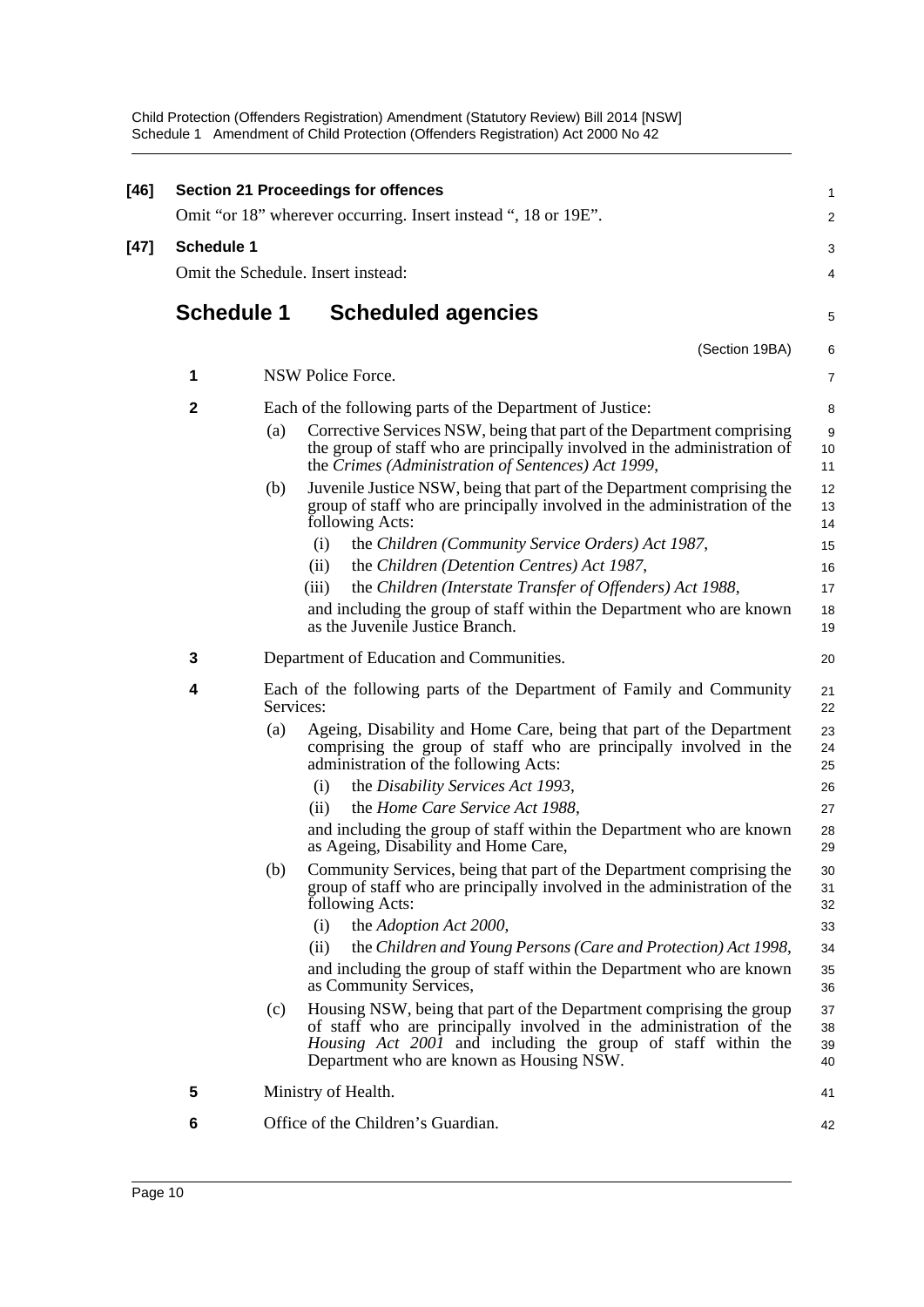|      | 7                | Each local health district constituted under the <i>Health Services Act 1997</i> .                                                                                                                                                                                                | 1                            |
|------|------------------|-----------------------------------------------------------------------------------------------------------------------------------------------------------------------------------------------------------------------------------------------------------------------------------|------------------------------|
|      | 8                | The following statutory health corporations constituted under the <i>Health</i><br>Services Act 1997:                                                                                                                                                                             | $\overline{\mathbf{c}}$<br>3 |
|      |                  | Justice Health and Forensic Mental Health Network,<br>(a)                                                                                                                                                                                                                         | 4                            |
|      |                  | The Sydney Children's Hospitals Network (Randwick and Westmead)<br>(b)<br>(incorporating The Royal Alexandra Hospital for Children).                                                                                                                                              | 5<br>6                       |
|      | $\boldsymbol{9}$ | St Vincent's Hospital, Darlinghurst (being the recognised establishment or<br>recognised service of St Vincent's Hospital Sydney Limited in Schedule 3<br>(Affiliated health organisations) to the <i>Health Services Act 1997</i> ).                                             | $\overline{7}$<br>8<br>9     |
|      | 10               | Department of Immigration and Border Protection of the Commonwealth.                                                                                                                                                                                                              | 10                           |
| [48] |                  | Schedule 2 Savings, transitional and other provisions                                                                                                                                                                                                                             | 11                           |
|      |                  | Insert at the end of the Schedule with appropriate Part and clause numbering:                                                                                                                                                                                                     | 12                           |
|      | <b>Part</b>      | Provisions consequent on enactment of Child<br><b>Protection (Offenders Registration) Amendment</b><br><b>(Statutory Review) Act 2014</b>                                                                                                                                         | 13<br>14<br>15               |
|      |                  | <b>Definition</b>                                                                                                                                                                                                                                                                 | 16                           |
|      |                  | In this Part:                                                                                                                                                                                                                                                                     | 17                           |
|      |                  | <b>amending Act</b> means the Child Protection (Offenders Registration)<br>Amendment (Statutory Review) Act 2014.                                                                                                                                                                 | 18<br>19                     |
|      |                  | Reference to section 91H of the Crimes Act 1900 offence of production,<br>dissemination or possession of child abuse material includes references to<br>older offences                                                                                                            | 20<br>21<br>22               |
|      | (1)              | A reference in the definition of <i>Class 2 offence</i> in section $3(1)$ to an offence<br>under section 91H of the <i>Crimes Act 1900</i> includes a reference to an offence<br>(committed before the commencement of section 91H) under section 578B of<br>the Crimes Act 1900. | 23<br>24<br>25<br>26         |
|      | (2)              | A reference in section $3A(2)$ (c) (ii) to an offence under section $91H$ of the<br><i>Crimes Act 1900</i> includes a reference to an offence (committed before the<br>commencement of section 91H) under section 578B or 578C (2A) of the<br>Crimes Act 1900.                    | 27<br>28<br>29<br>30         |
|      |                  | Reference to section 91K of the Crimes Act 1900 offence of filming a person<br>engaged in a private act includes reference to older offences                                                                                                                                      | 31<br>32                     |
|      |                  | A reference in section 3A (2) (c) (iii) to an offence under section $91K(1)$ of<br>the Crimes Act 1900 includes a reference to an offence (committed before the<br>commencement of section 91K) under section 21G (1) of the Summary<br>Offences Act 1988.                        | 33<br>34<br>35<br>36         |
|      |                  | Orders made after conclusion of criminal proceedings                                                                                                                                                                                                                              | 37                           |
|      |                  | Section $3E(3)$ , as amended by the amending Act, applies so as to permit an<br>application for an order to be made within 60 days after a person is sentenced<br>for a relevant offence even if the sentence was imposed before that<br>amendment.                               | 38<br>39<br>40<br>41         |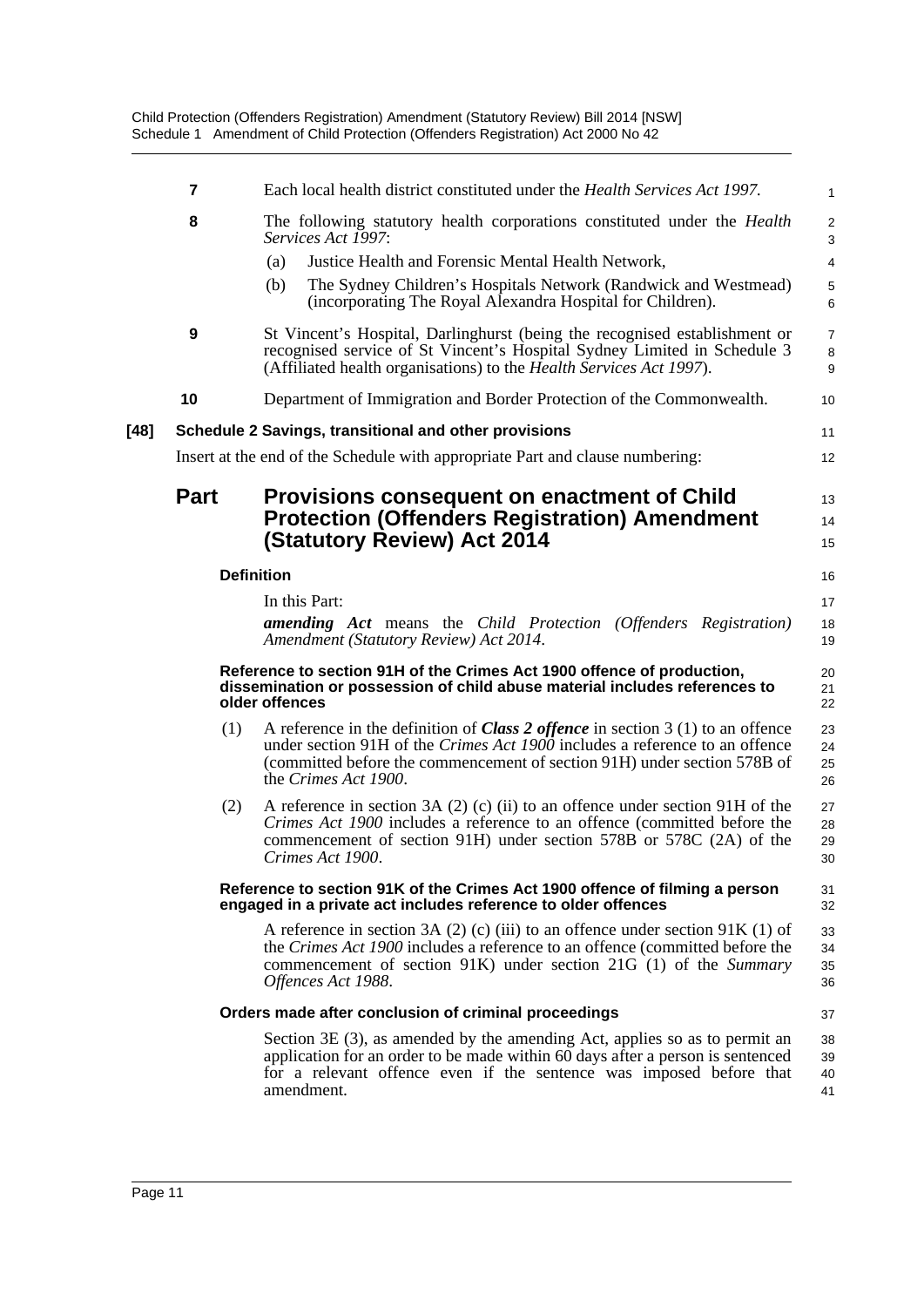#### **Risk to sexual safety of children—meaning** Section 3H (3) applies to any determination made after the commencement of that subsection regardless of whether the determination is made in relation to proceedings that commenced before the commencement of that subsection. **Registrable person who ceases to be under supervision** (1) Section 6 (1) (g) does not apply to an order under section 49 of the *Mental Health (Forensic Provisions) Act 1990* that was made before the commencement of that paragraph. (2) Section 6 (3), as substituted by the amending Act, applies in respect of an order under section 49 of the *Mental Health (Forensic Provisions) Act 1990* whether or not that order was made before the commencement of that subsection. **Relevant personal information** Section 9, as amended by the amending Act, applies in respect of a report made after those amendments regardless of whether the report relates to matters occurring before those amendments or the reporting obligations of the registrable person commenced before those amendments. **Time within which reports must be made** Sections 11 and 11C, as in force immediately before those sections were amended by the amending Act, continue to apply in respect of changes in circumstances that are required to be reported to the Commissioner of Police under those sections if the change occurred before those amendments commenced. **Extension of reporting period** Section 15 (4) does not apply in respect of a breach of reporting obligations occurring before the commencement of that subsection. 1  $\overline{2}$ 3 4 5 6 7 8 9 10 11 12 13 14 15 16 17 18 19  $20$ 21 22 23 24 25